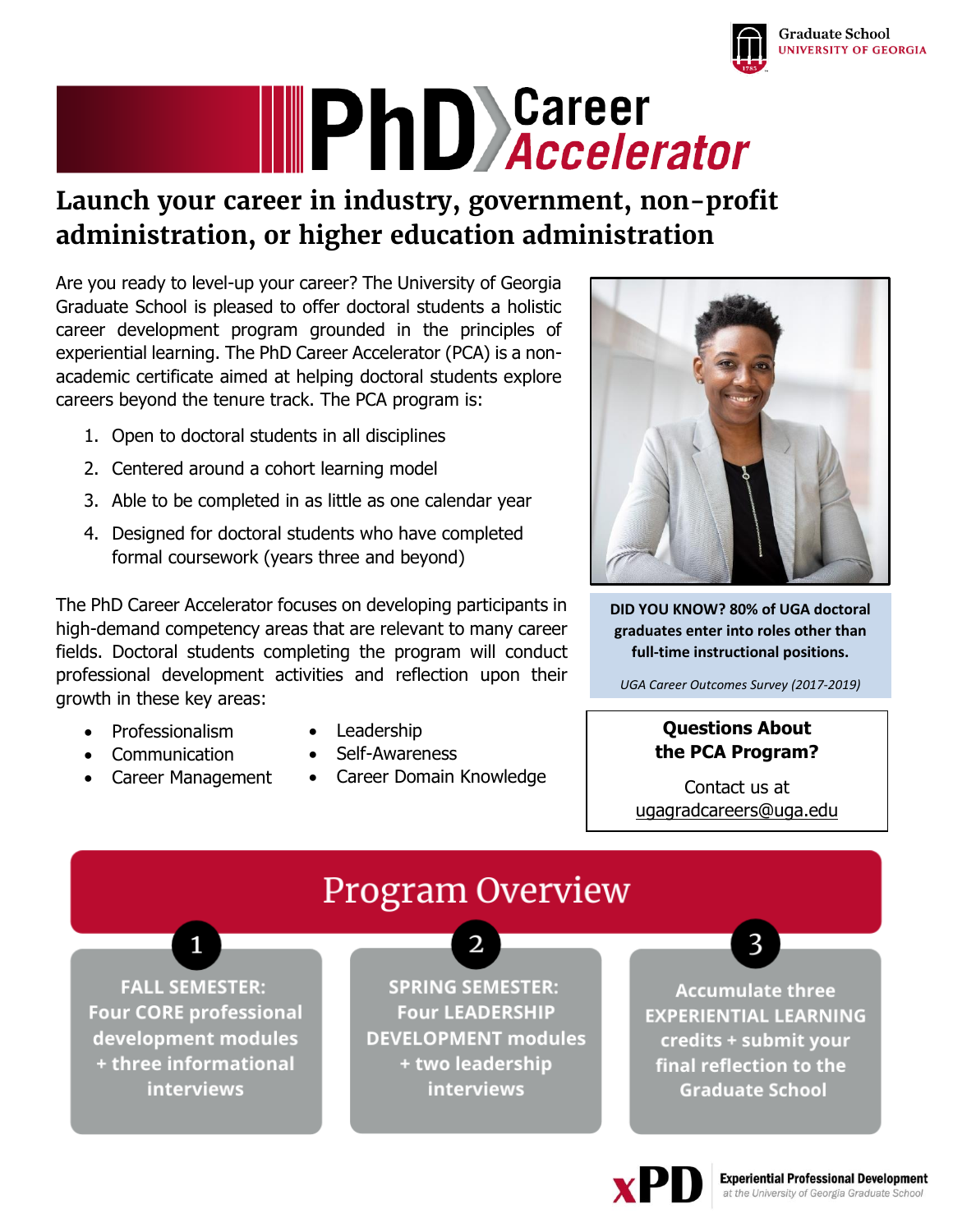# **PROGRAM STRUCTURE**

#### **Fall Semester: Core Series**

- $\circ$  Includes an orientation meeting and three training sessions on career exploration and job search planning:
	- Friday, Oct. 1: CORE  $#1, 1:30-5:00$  pm ET
	- Friday, Oct. 15: CORE  $#2$ , 1:30-5:00 pm ET
	- Friday, Nov. 12: CORE  $#3$ , 1:30-5:00 pm ET
- o Participants will also complete three informational interviews with professionals in their field of interest.

#### **Spring Semester: Leadership Series**

- $\circ$  Includes an interactive workshop series based upon the CliftonStrengths Assessment. Participants will attend 3-4 additional sessions (dates and times TBA).
- $\circ$  Participants will also complete two additional informational interviews with leaders (i.e., managers, directors, or C-level executives) in their field of interest.

#### **Experiential Professional Development** (3 credits)

 $\circ$  Includes a diverse menu of options such as internships, practicums, company site visits, job simulations, mock interviews, and more. xPD staff will work with each student to find the most meaningful experiences for their career goals.

#### **Support from Peers and Professional Career Advisors**

 $\circ$  Along the way, PCA participants will encourage and support each other through the cohort-based program design. Participating students may also request one-on-one coaching sessions with xPD staff members to help them navigate their career planning process.

# **FREQUENTLY ASKED QUESTIONS**

#### How much time is required to complete the certificate?

The PCA program is designed to be highly customizable, with students being able to complete the requirements within one year. We estimate that most students will need to commit 8-10 hours per month toward completion of the program.

#### Will I need to register for any classes?

No – the PCA program is designed to be a non-academic certificate and does not require any course registration.

#### Do I need approval from my advisor?

Students do not need advisor approval to participate in the program. However, they must be willing and able to commit the time necessary to the required components of the program.

#### Can I participate if I am an international student?

Yes! International graduate students are eligible to participate, and program staff are available to support the specific job search challenges of international students.

While the majority of PhDs gain employment outside the academy, too often PhD candidates rceive little or no preparation in skills and competencies needed to thrive in non-academic careers.

*[Council of Graduate Schools \(2017\)](https://cgsnet.org/ckfinder/userfiles/files/CGS_ProfDev_STEMGrads16_web.pdf)*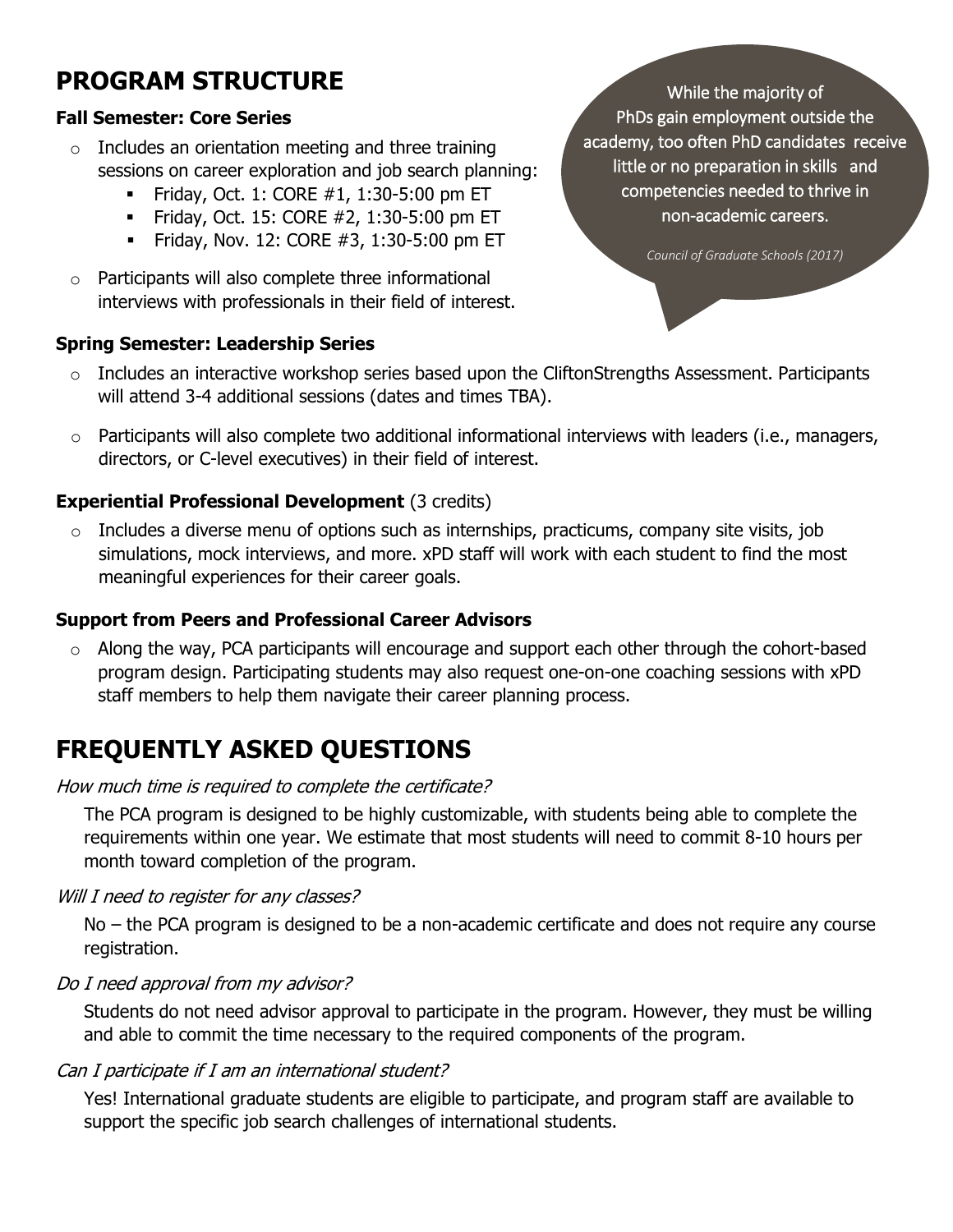# **IIIPhD** Sareer

# **Program Curriculum Overview**

There are seven core competencies at the heart of the PhD Career Accelerator model. Each competency may be linked to specific career planning outcomes that help participants expand their doctoral training and pursue diverse career opportunities in industry, government, and non-profit settings. A more detailed outline of the program's learning objectives and curriculum is below.

| <b>Core Competencies</b>     | <b>Example Learning Objectives</b>                                                                                                                                          |
|------------------------------|-----------------------------------------------------------------------------------------------------------------------------------------------------------------------------|
| Professionalism              | Understanding of professional norms within one's desired career field(s)                                                                                                    |
|                              | Understanding of personal branding strategies and confidence in the strength<br>of one's personal brand                                                                     |
| Communication                | Ability to effectively leverage LinkedIn as a professional resource                                                                                                         |
|                              | Confidence in one's interviewing skills and interview preparation strategies                                                                                                |
|                              | Understanding of salary negotiation tactics                                                                                                                                 |
|                              | General confidence in one's networking abilities                                                                                                                            |
| Career Management            | Ability to identity on-campus resources for professional development                                                                                                        |
|                              | Ability to identity off-campus resources for professional development                                                                                                       |
|                              | Confidence in one's ability to interpret job postings and customize application<br>materials                                                                                |
|                              | Understanding of how to conduct an effective informational interview                                                                                                        |
|                              | Awareness of the hiring process for career fields outside of academia                                                                                                       |
|                              | Confidence in one's action plan for their career development                                                                                                                |
|                              | Confidence in one's application materials (resume/CV and cover letter)                                                                                                      |
| Leadership                   | Ability to effectively lead a team                                                                                                                                          |
|                              | Understanding of strategies to inspire innovation                                                                                                                           |
|                              | Confidence in conflict management skills                                                                                                                                    |
| Self-Awareness               | Understanding of connections between personal values and career<br>development                                                                                              |
|                              | Self-awareness of top transferable skillsets                                                                                                                                |
|                              | Ability to effectively articulate transferable skills to employers                                                                                                          |
|                              | Understanding of how to identify opportunities for further self-improvement<br>within one's career field(s)                                                                 |
| Career Domain Knowledge      | General understanding of one or more career domains of interest, including<br>potential career paths, job titles, or organizations where one may wish to<br>seek employment |
| <b>Experiential Learning</b> | Putting one's skills into practice outside of academia                                                                                                                      |
|                              | Effectively leveraging on- and off-campus resources to build one's resume                                                                                                   |
|                              | Appropriate investment of time reflecting upon experiences to facilitate<br>future growth                                                                                   |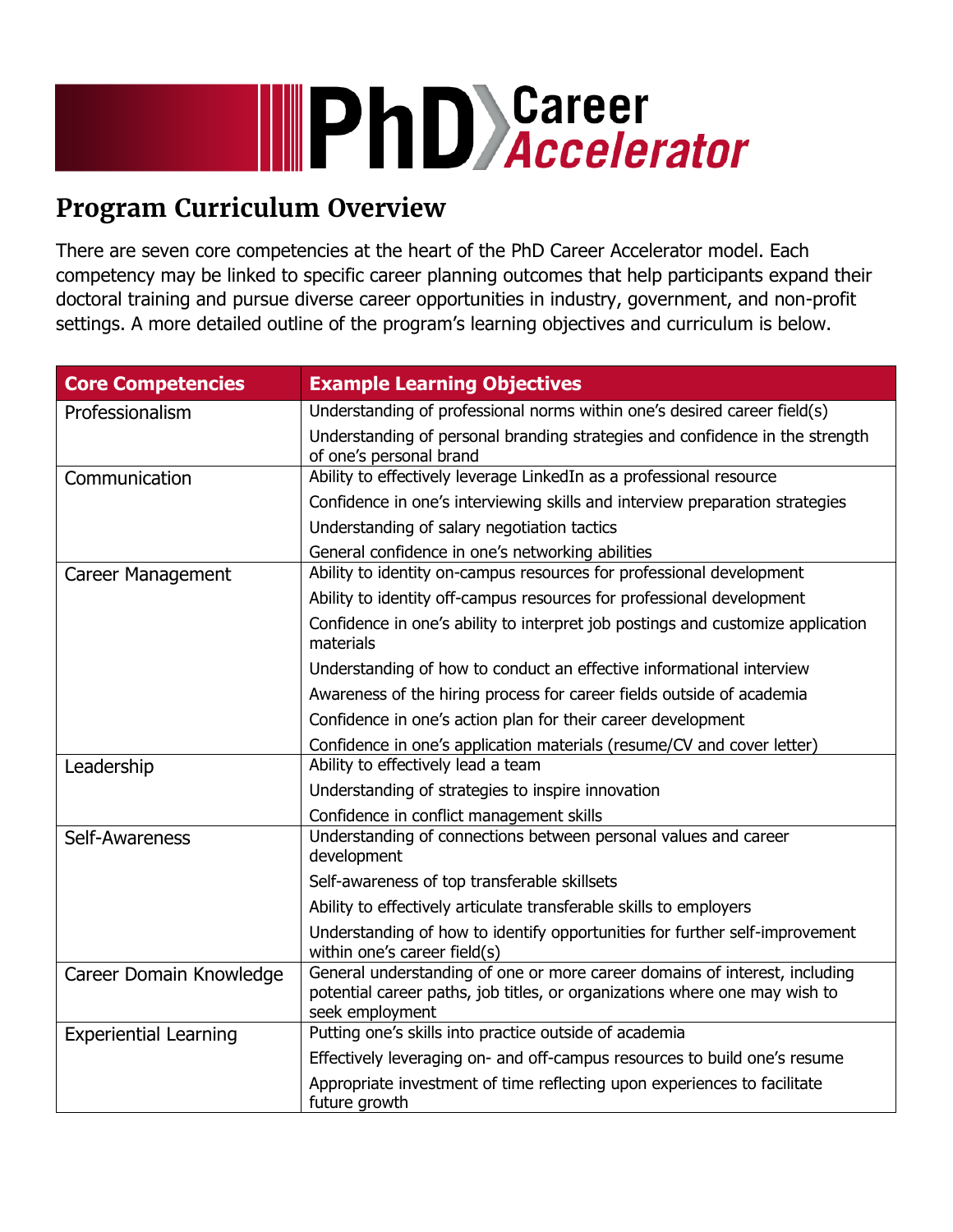### **CORE Sessions**

Students will complete the following three required CORE sessions, which are intended to provide a general foundation for job search success. These sessions are uniquely tailored for PhD students and delivered each semester in a cohort-based model. Each program will feature one or more outside speakers in addition to UGA staff.

- CORE Session 1: Understanding Self, Understanding the Job Search
	- $\circ$  Career exploration activities, an overview of the hiring process, and training around how to conduct informational interviews
- CORE Session 2: Personal Branding and Transferable Skills
	- o Inventory activities for core values and transferable skills, introduction to personal branding and key skills (e.g. resume writing) for job search success
- CORE Session 3: Developing Critical Job Search Skills
	- $\circ$  Resume review session, interview training, and discussion of other important job search skills – such as salary negotiation and navigating offers

## **Experiential Learning**

PCA participants must accumulate three credits of experiential learning activities to complete the program. A list of available options is outlined below. As needed, participants may schedule coaching sessions with xPD staff members to plan their experiential learning activities or propose alternate forms of experiential learning suitable to their career goals.

- Internship (200 hours or more): 3 credits
- Internship: (100-200 hours): 2 credits
- Externship or Practicum (30-100 hours): 1 credits
- Completion of the UGA I-Corps Program: 3 credits
- Participation in a ENTR or FABricate Competition: 2 credits
- Industry-related training\* (multi-day): 3 credits
- Industry-related training\* (4-8 hours): 2 credits
- Industry-related training\* (1-3 hours): 1 credit
- Company Site Visit or Job Shadowing: 1 credit
- Mock Interview Appointment at UGA Career Center: 1 credit
- Participation in xPD Job Simulation: 1 credit
- Volunteering at an industry-related conference or similar event: 1 credit
- Other service (e.g. committee work) to an industry professional association: 1 credit
- Media piece (ex. blog post or article) on a career development topic: 1 credit

\*Industry-related training may also include on-campus trainings/events/workshops or asynchronous trainings available through platforms such as LinkedIn Learning.